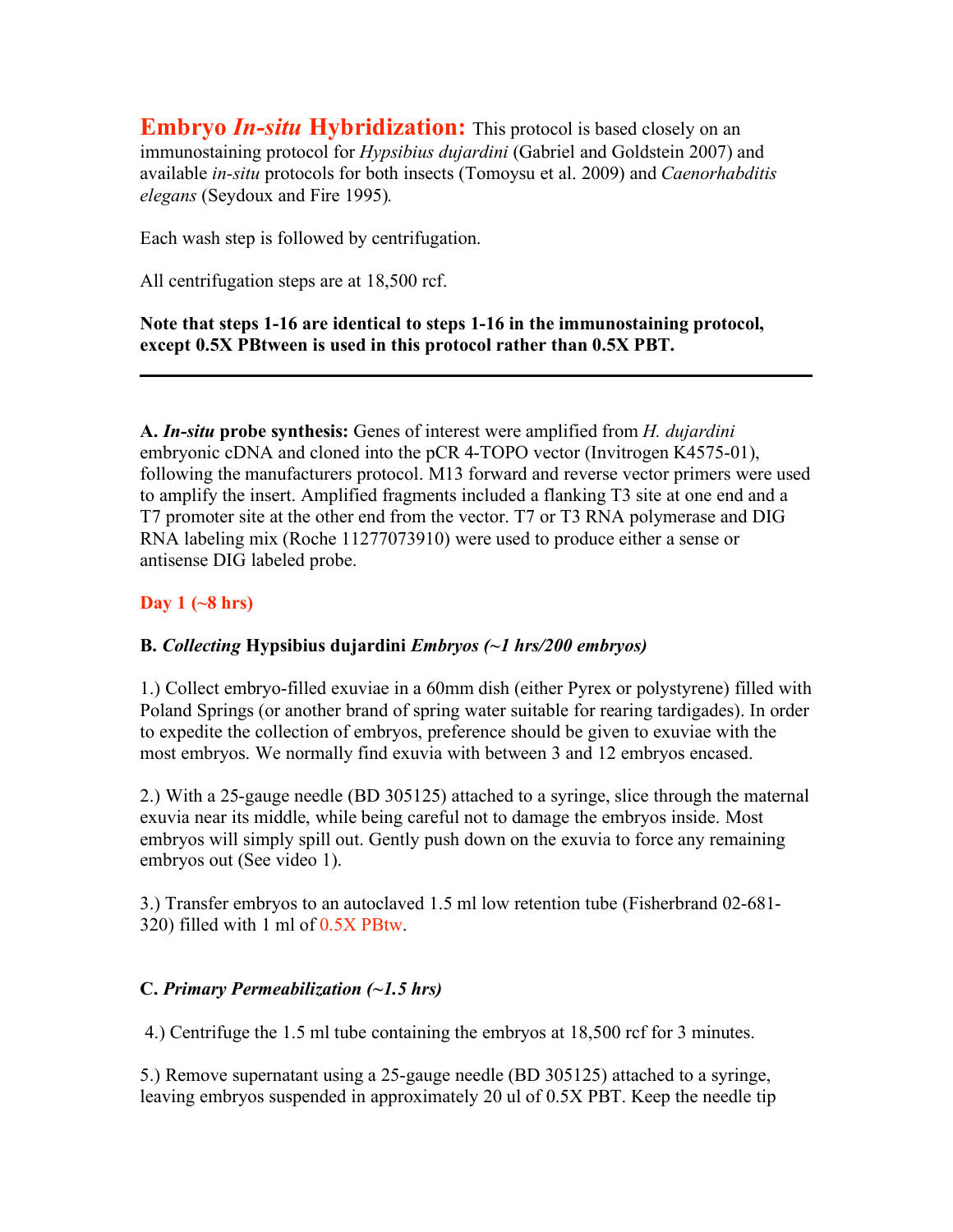close to the surface of the water in the tube in order to avoid sucking up embryos. We have found that by using a needle and syringe, very few embryos are lost during wash steps.

6.) Add 20 ul of Chymotrypsin/Chitinase solution and let stand for 1 hr at RT.

7.) Wash 3X-5 min in 0.5X PBtw, centrifuging after each wash and following the procedure from step 5 to remove supernatant, leaving ~50 ul of 0.5X PBtw in the tube after removal of supernatant.

#### **D.** *Methanol Dehydration (~1 hr)*

8.) Centrifuge and remove supernatant, leaving the embryos undisturbed in approximately 20 ul of 0.5X PBtw in the bottom of the tube.

9.) Add 1 ml of -20° C 100% MeOH. Manually rock the tube gently a few times to ensure that the embryos are not clumped. Set the tube on its side at 4°C for at least 20 minutes.

10.) Wash 5 min. each in 90%, 70%, and 50% MeOH in 0.5X PBtw at RT, centrifuging and removing the supernatant as in step 5. Manually rock the tube gently a few times between washes.

#### **E.** *Paraformaldehyde Fixation (~1 hr)*

11.) Remove supernatant leaving ~20 ul of 50% MeOH. Fix for at RT for 10 min. in 1 ml of 4% Paraformaldyhyde [750 ul 0.5X PBTw, 250 ul 16% PFA (Electron Microscopy Sciences 15700)].

12.) Continue Paraformaldyhyde fixation on ice for 15 min.

13.) Wash 5X-5 min. in 0.5X PBtw.

#### **F.** *Secondary Permeabilization (1 hr/ 30 embryos)*

14.) After the final wash, centrifuge the embryos at 18,500 rcf for 3 min. Pull the embryos out of the 1.5 ml tube using an autoclaved 9" glass Pasteur pipette (Fisherbrand 13-678-20C). So as to not lose embryos in the pipette, be careful to not suck embryos up past the pipette's beveled tip. Expel the embryos into a 60 mm dish filled halfway with 0.5X PBtw.

15.) With the sharp edge of a 25-gauge needle (BD 305125) attached to a syringe, gently scratch at the outer most surface of the embryo. When the eggshell has been penetrated, a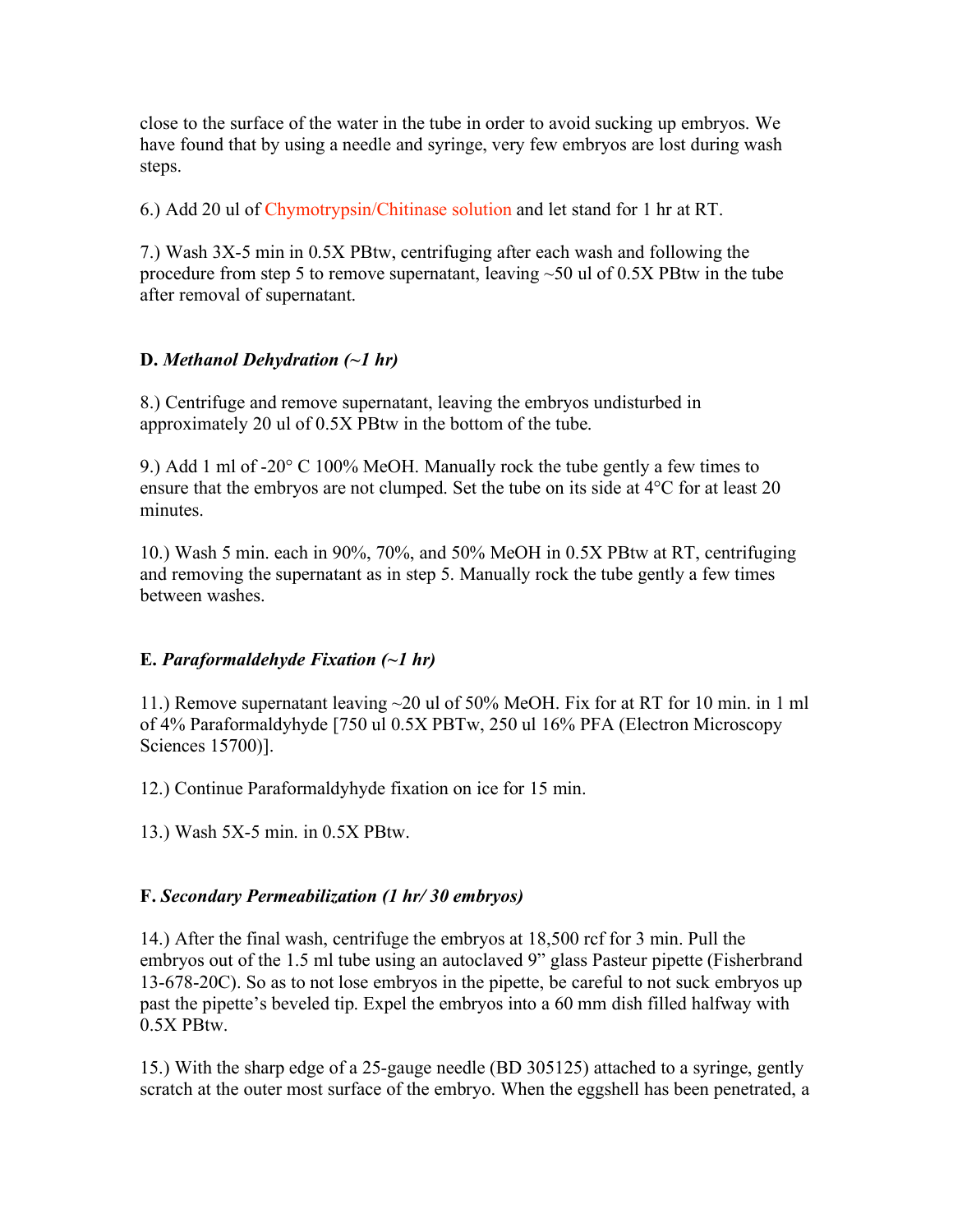space between the embryo and eggshell will become apparent as buffer flows in (See video 2). At this point, stop so as to prevent damage. Usually, the embryo will slowly fall out of the eggshell, but as long as the eggshell has been penetrated, the embryo will be permeable to *in-situ* probes and antibodies.

16.) Recollect embryos in a 1.5 ml tube in ~1ml of 0.5X PBtw.

#### **G.** *Prehybridization (~2 hrs)*

17.) Centrifuge, remove ~half the supernatant, replace it with Hybe buffer (resulting in 1:1 PBTw:Hybe) and rock gently on Nutator (Clay Adams Model # 421105) or other appropriate device for 20 min at RT.

18.) Centrifuge and replace with Hybe and rock gently on Nutator or other appropriate device for 20 min at RT.

19.) Replace with Hybe heated to 55°C and leave in water bath at 55°C for 1 hr.

#### **H.** *Hybridization*

19.) Incubate DIG-labeled riboprobe in 200 ul of Hybe buffer (final concentration  $\sim 0.5$ ) ug/ml DIG-labeled riboprobe) for 5 min at 100°C. Different riboprobes may have different optimal concentrations. Reduce the riboprobe concentration if strong background staining is recovered.

20.) Incubate the riboprobe solution on ice for 2 min

21.) Centrifuge the 1.5 ml tube holding the embryos, remove most of the supernatant and add the Riboprobe solution.

22.) Hybridize overnight at  $55^{\circ}$ C in a waterbath. Different riboprobes may have different optimum hybridization temperatures

### **Day 2 (3 hrs)**

#### **I.** *Posthybridization Washes*

23.) Wash in Hybe for 20 min at 55°C, centrifuge and remove supernatant.

24.) Wash in 4:1 Hybe:0.5X PBTw for 20 min at 55°C, centrifuge and remove supernatant.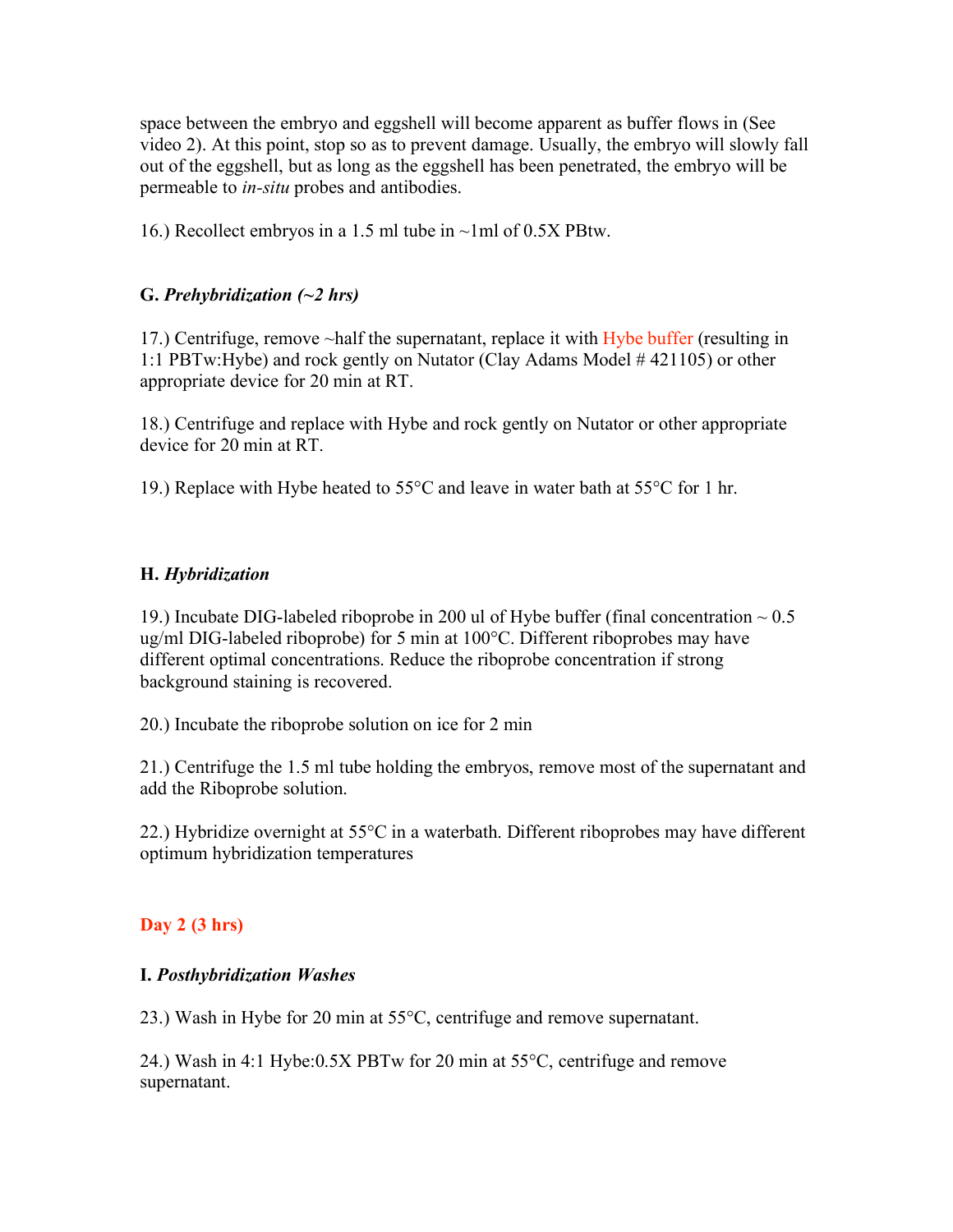25.) Wash in 3:2 Hybe:0.5X PBTw for 20 min at 55°C, centrifuge and remove supernatant.

26.) Wash in 2:3 Hybe:0.5X PBTw for 20 min at 55°C, centrifuge and remove supernatant.

27.) Wash in 1:4 Hybe:0.5X PBTw for 20 min at 55°C, centrifuge and remove supernatant.

28.) Wash 2 X 20 min in 0.5X PBTw at 55°C, centrifuge and remove supernatant

29.) Wash 20 min in 0.5X PBT, centrifuge and remove supernatant

30.) Incubate in 1 ml blocking solution for 1hr at RT.

#### **J.** *2° Antibody and probe detection*

29.) Add 0.5 ul of anti-DIG antibody (Roche) and leave overnight at 4°C.

#### **Day 3**

30.) Wash embryos 3X-20 min in PBT, centrifuge and remove supernatant.

31.) Wash embryos 3X-5 min in developing solution buffer, centrifuging after each wash before removing supernatant.

32.) Remove as much supernatent as possible and add 500 ul of color reaction substrate to each tube and monitor until signal develops. For the probe we were testing (1020 nt/*Distal-less*), signal developed rapidly, and so we monitored the embryos every 10 min.

34.) Wash 3X in PBTw to stop reaction, centrifuging after each wash before removing supernatant, and mount on microscope slides using Fluoromount-G (SouthernBiotech 0100-01) or another appropriate mounting medium.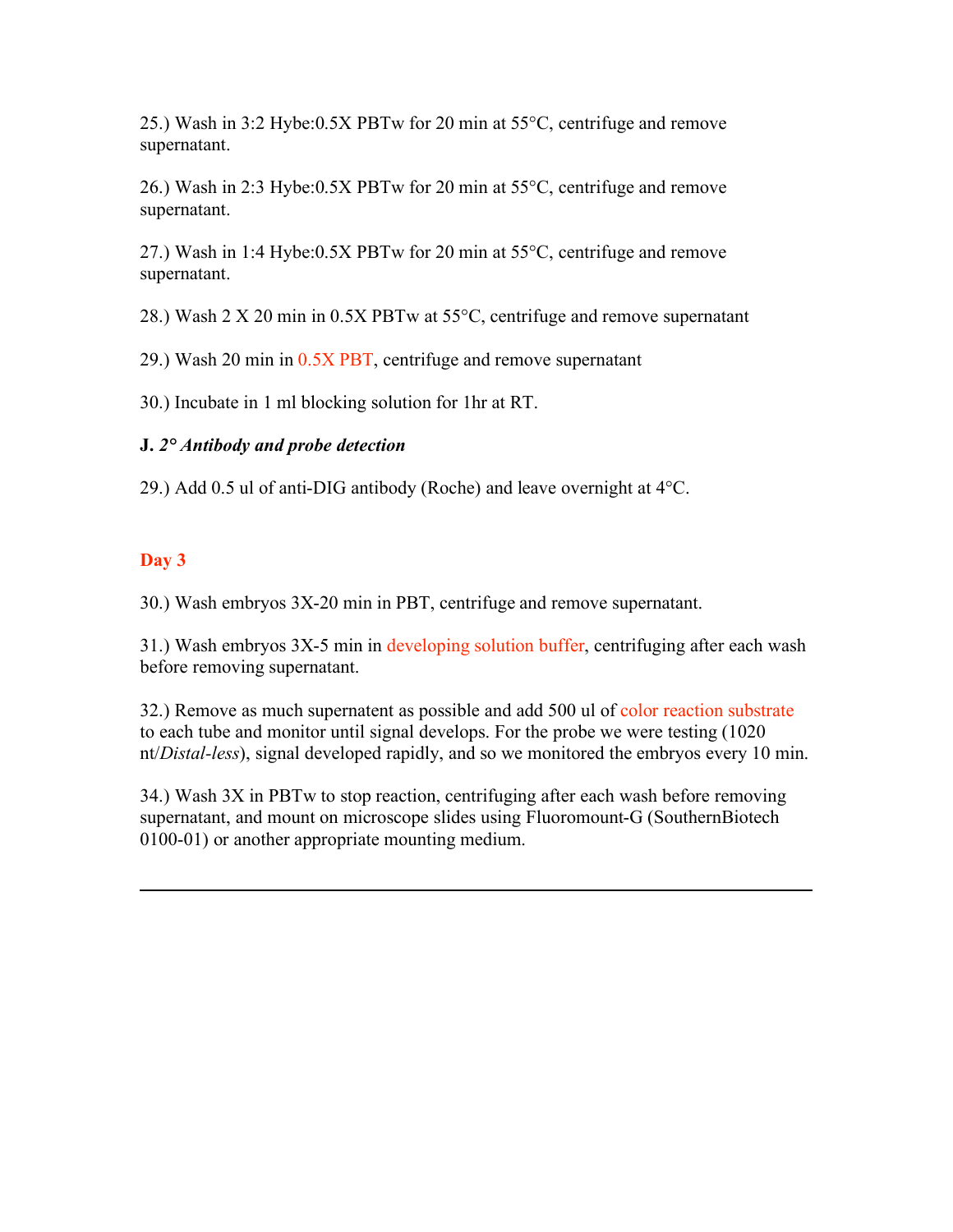# *Reagents*

| DEPC $H_2O$                               |                                                                      |                 |                                                                              |  |  |
|-------------------------------------------|----------------------------------------------------------------------|-----------------|------------------------------------------------------------------------------|--|--|
|                                           | DEPC (MP Biomedicals, Inc. 150902)                                   |                 | $0.5$ ml                                                                     |  |  |
|                                           | ddH <sub>2</sub> O                                                   |                 | 500 ml                                                                       |  |  |
| Stir overnight in the dark and autoclave. |                                                                      |                 |                                                                              |  |  |
|                                           | <b>Final volume</b>                                                  |                 | $\sim$ 500 ml                                                                |  |  |
|                                           | 10X PBS (store at room temp)                                         |                 |                                                                              |  |  |
|                                           | DEPC $H_2O$                                                          | 750 ml          |                                                                              |  |  |
|                                           | $NaH_2PO_4$                                                          | 2.56 g          |                                                                              |  |  |
|                                           | Na <sub>2</sub> H PO <sub>4</sub>                                    | 11.94 g         |                                                                              |  |  |
|                                           | <b>NaCl</b>                                                          | 102.2 g         |                                                                              |  |  |
|                                           | Adjust pH to 7.4 with HCl, fill to 1 L with $ddH2O$ , and autoclave. |                 |                                                                              |  |  |
|                                           | <b>Final volume</b>                                                  | 1 <sub>L</sub>  |                                                                              |  |  |
|                                           | 20X SSC (pH 6.0)                                                     |                 |                                                                              |  |  |
|                                           | ddH <sub>2</sub> O                                                   | 400 ml          |                                                                              |  |  |
|                                           | <b>NaCL</b>                                                          | $87.65$ g       |                                                                              |  |  |
|                                           | Sodium Citrate                                                       | $44.1\text{ g}$ |                                                                              |  |  |
|                                           |                                                                      |                 | Adjust pH to 7.0 with 10N NaOH, fill to 500 ml with $dH_2O$ , and autoclave. |  |  |
|                                           | <b>Final volume</b>                                                  | 500 ml          |                                                                              |  |  |
| 0.5X PBTw                                 |                                                                      |                 |                                                                              |  |  |
|                                           | 10X PBS                                                              | $2.5$ ml        |                                                                              |  |  |
|                                           | 10% Tween20                                                          | 500 ul          |                                                                              |  |  |
|                                           | DEPC H <sub>2</sub> O                                                | <u>47 ml</u>    |                                                                              |  |  |
|                                           | <b>Final volume</b>                                                  | 50 ml           |                                                                              |  |  |
| $0.5X$ PBT                                |                                                                      |                 |                                                                              |  |  |
|                                           | 10X PBS                                                              | $2.5$ ml        |                                                                              |  |  |
|                                           | 10% Triton X-100                                                     | 500 ul          |                                                                              |  |  |
|                                           | $ddH_2O$                                                             | <u>47 ml</u>    |                                                                              |  |  |
|                                           | <b>Final volume</b>                                                  | 50 ml           |                                                                              |  |  |
|                                           | Chymotrypsin/Chitinase solution (store at $4^{\circ}$ C in the dark) |                 |                                                                              |  |  |
|                                           | Chitinase (Sigma-Aldrich C6137)                                      |                 | $50$ mg                                                                      |  |  |
|                                           | Chymotrypsin (Sigma-Aldrich C4129)<br>$15 \text{ mg}$                |                 |                                                                              |  |  |
|                                           | 50 mM potassium phospate buffer (pH 6.0) 1 ml                        |                 |                                                                              |  |  |
|                                           | <b>Final volume</b>                                                  |                 | $\sim$ 1 ml                                                                  |  |  |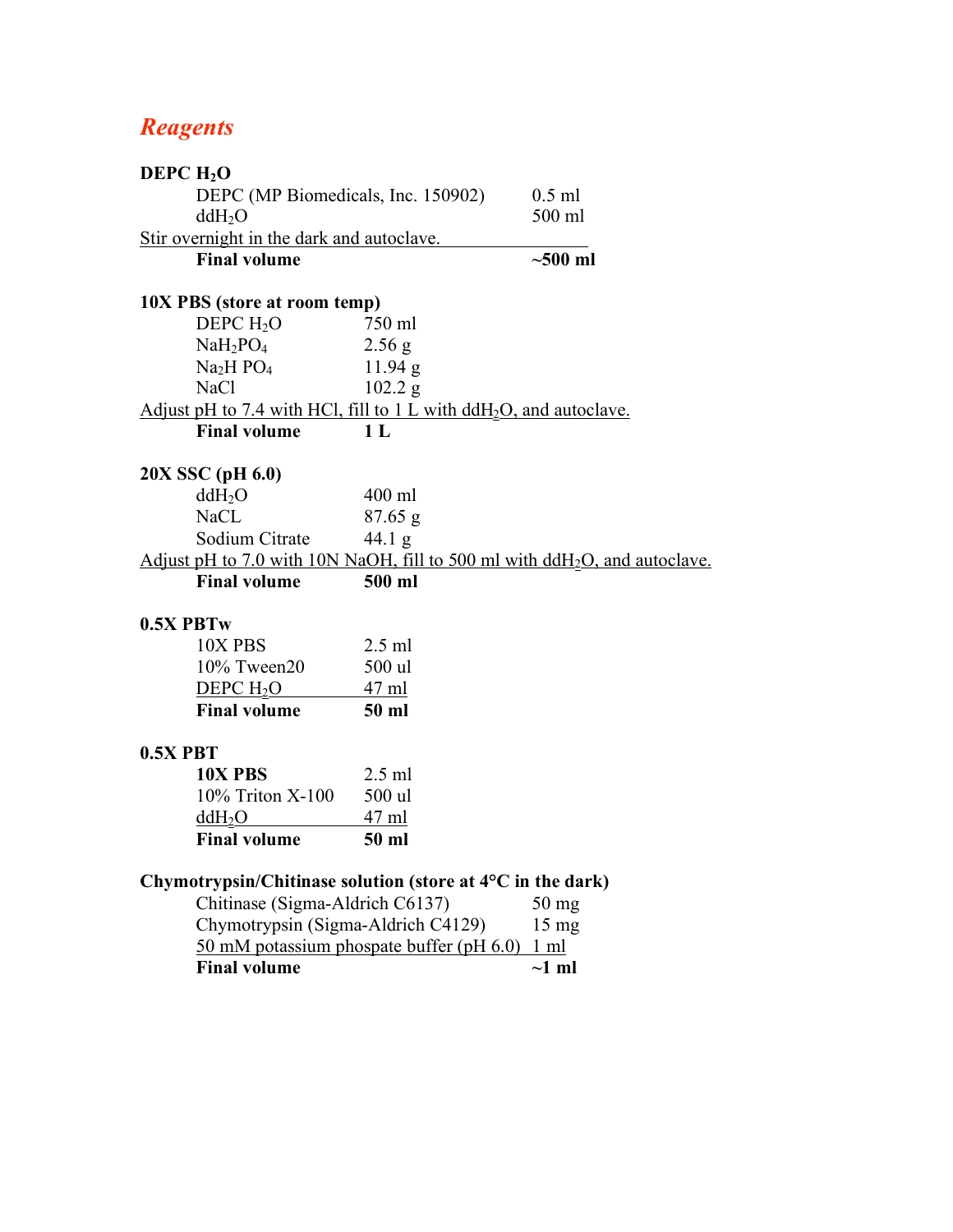| 50X Denhardt's (store at -20°C)                    |           |
|----------------------------------------------------|-----------|
| Ficoll (Fisher Scientific BP525-5)                 | 5g        |
| polyvinylpyrrolidone (Fisher Scientific BP431-100) | 5g        |
| Bovine Serum Albumin Fraction V,                   |           |
| protease-free (Roche 03117332001)                  | 5g        |
| ddH <sub>2</sub> O                                 | to 500 ml |
| <b>Final volume</b>                                | 500 ml    |

## **Hybe buffer (store at -20°C)**

| 100% Formamide            | $25 \text{ ml}$ |  |  |  |
|---------------------------|-----------------|--|--|--|
| 20X SSC (pH 6.0)          | 12.5 ml         |  |  |  |
| 100 mg/ml heparin         | 50 ul           |  |  |  |
| 10% Tween20               | 500 ul          |  |  |  |
| 10 mg/ml yeast RNA 500 ul |                 |  |  |  |
| 10% CHAPS                 | 500 ul          |  |  |  |
| <b>50X Denhardt's</b>     | $1 \text{ ml}$  |  |  |  |
| DEPC H <sub>2</sub> O     | 9.95 ml         |  |  |  |
| Final volume 50 ml        |                 |  |  |  |

## **Blocking buffer (store at 4°C)**

| <b>Final volume</b>  | $\sim 50$ ml   |
|----------------------|----------------|
| $0.5X$ PBT           | 50 ml          |
| Bovine Serum Albumin | 1 <sub>g</sub> |

## **Developing solution buffer (make fresh)**

| <b>Final volume</b>   | $10 \text{ ml}$ |
|-----------------------|-----------------|
| ddH <sub>2</sub> O    | 8.2 ml          |
| 10% Tween20           | $100$ ul        |
| 1 M MgCl <sub>2</sub> | 500 ul          |
| 5 M NaCl              | $200$ ul        |
| 1 M Tris HCl (pH 9.5) | $1 \text{ ml}$  |

### **Color reaction substrate**

| <b>Final volume</b>        | $\sim$ 1.5 ml |
|----------------------------|---------------|
| $50 \text{ mg/ml}$ NBT     | $10.125$ ul   |
| 50 mg/ml BCIP              | 5.25 ul       |
| Developing solution buffer | $1.5$ ml      |